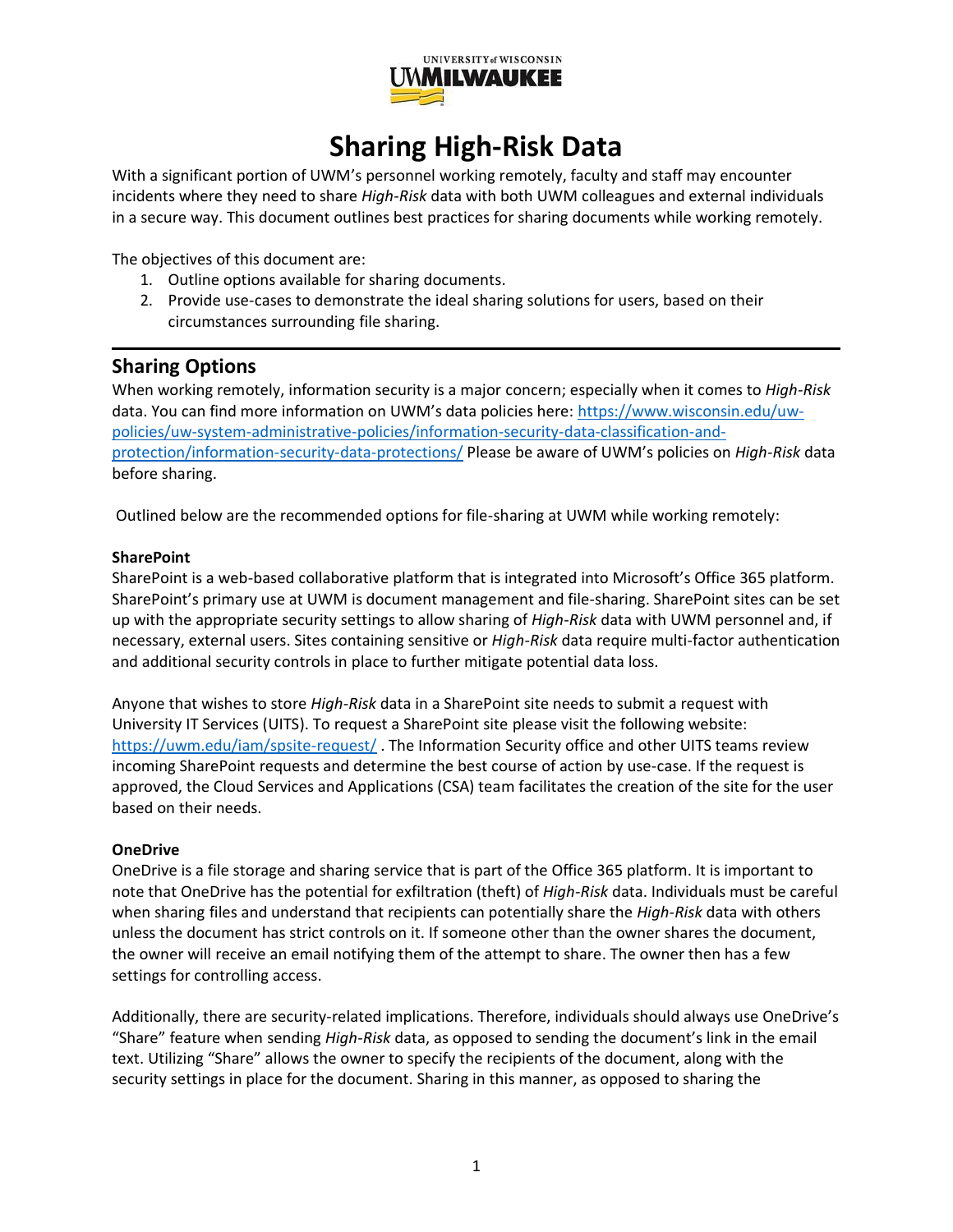document's link, provides the document owner with greater control and visibility into who has access to the document.

It is imperative that owners review the access rights for documents containing *High-Risk* data regularly. it is recommended to establish a routine for checking who has access to documents and revoking access for individuals that no longer need it. OneDrive has built-in reports to see who is accessing your documents, and there is also a built-in "Manage Access" feature where the document owner can quickly revoke or delegate access to individuals as their needs for access change.

The following is a link to UWM's best practice recommendations to keep in mind when sharing documents with OneDrive: [https://uwm.edu/o365/onedrive/onedrive-security-recommendations/.](https://uwm.edu/o365/onedrive/onedrive-security-recommendations/)

#### **Teams**

Microsoft Teams is a robust communication and collaboration suite that includes chat, video meetings, and file storage capabilities. Teams has become the primary communication and collaboration platform for UWM faculty and staff. *It is important to note that High-Risk data is not to be shared with external users through Teams.*

## **uFiles and uFiles RED (uFRED)**

uFiles and uFiles Red (uFRED) are document management and file sharing solutions managed and operated by UWM. The primary usage of the UFiles system is to share and store data. Faculty, research students, and staff all have access to a secure repository to store their work in a UWM controlled environment. The uFiles RED (uFRED) system was designed with the storage and management of High-Risk data in mind. While working remotely, users can only access the uFiles and uFiles RED when connected to UWM VPN. For more information on how to connect to UWM VPN please see the respective UWM Knowledge Base (KB) articles below:

- Global Protect VPN [How to connect \(Windows\)](https://kb.uwm.edu/89581) <https://kb.uwm.edu/89581>
- Global Protect VPN [How to connect \(macOS\)](https://kb.uwm.edu/89582) <https://kb.uwm.edu/89582>
- [Global Protect VPN for macOS -](https://kb.uwm.edu/83717) Self Service Setup Instructions <https://kb.uwm.edu/83717>
- Global Protect VPN for macOS [Personal Mac Setup Instructions](https://kb.uwm.edu/98823) <https://kb.uwm.edu/98823>
- [GlobalProtect VPN for macOS -](https://kb.uwm.edu/83289) Setup Instructions <https://kb.uwm.edu/83289>
- [GlobalProtect VPN for Windows -](https://kb.uwm.edu/83286) Installation Instructions <https://kb.uwm.edu/83286>

*Note: Please be aware of UWM's policies on High-Risk data before sharing. If you have any questions, please contact the UWM information Security team for assistance. You can find more information on UWM's data policies here: [https://www.wisconsin.edu/uw-policies/uw-system-administrative](https://www.wisconsin.edu/uw-policies/uw-system-administrative-policies/information-security-data-classification-and-protection/information-security-data-protections/)[policies/information-security-data-classification-and-protection/information-security-data-protections/](https://www.wisconsin.edu/uw-policies/uw-system-administrative-policies/information-security-data-classification-and-protection/information-security-data-protections/)*

# **Use Cases: Which system should I use if…**

## **I need to share a single document that contains High-Risk data with a small number (less than 5) of UWM personnel and/or non-UWM Personnel?**

**OneDrive**. Please consider whether or not you want to give the recipients read-only access on the document. The following are instructions for sending documents via One Drive: [https://kb.uwm.edu/42068.](https://kb.uwm.edu/42068)

#### **I need to share a single document that contains High-Risk data with a large number (greater than 5) of UWM Personnel?**